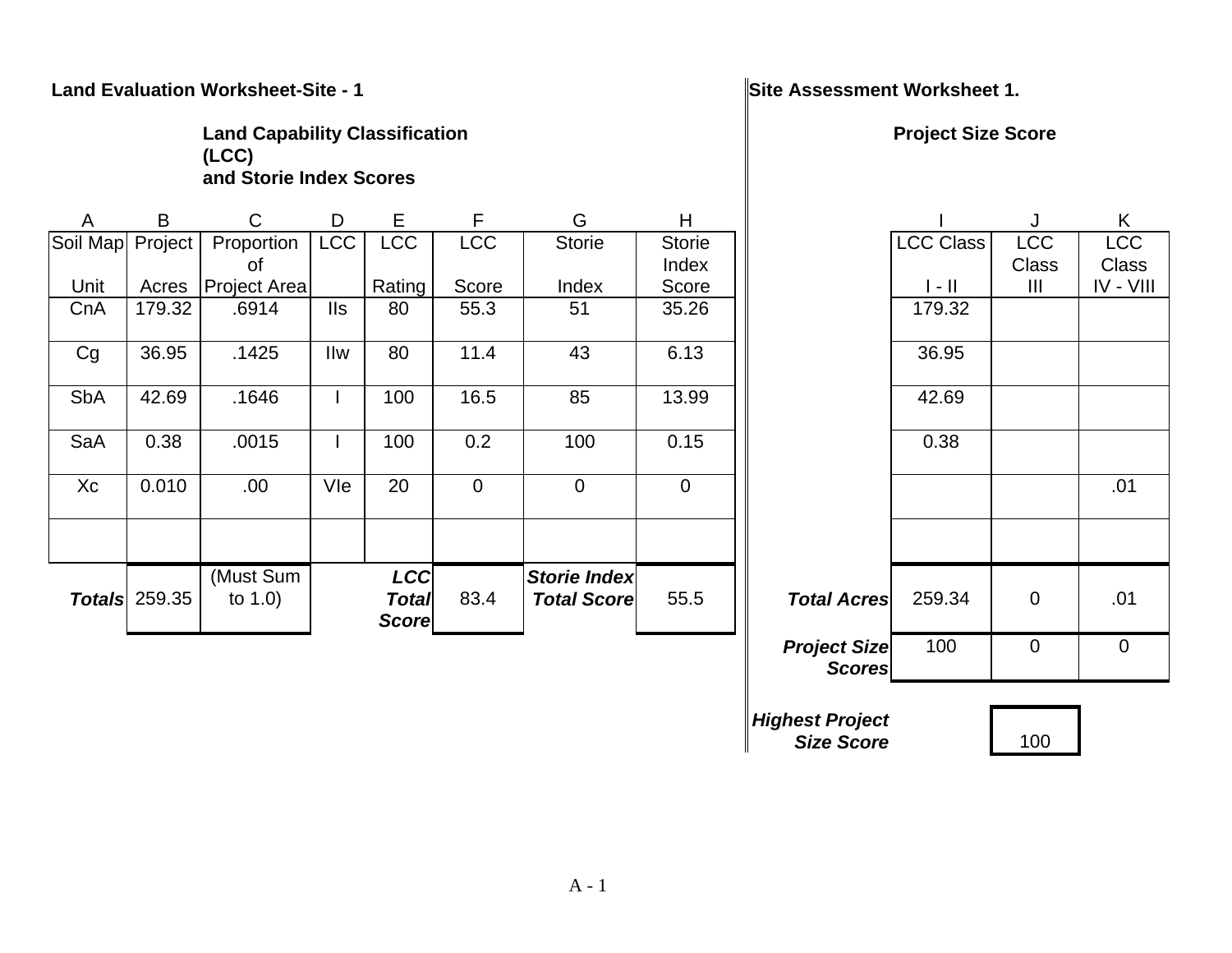### **Site Assessment Worksheet 2. - Water Resources Availability**

| A              | B            | С             | D                  | E              |
|----------------|--------------|---------------|--------------------|----------------|
|                |              |               | Water              | Weighted       |
| Project        | Water        | Proportion of | Availability       | Availability   |
| Portion        | Source       | Project Area  | Score              | Score          |
|                |              |               |                    | $(C \times D)$ |
|                |              |               |                    |                |
| 1              | Ground water | 1             | 100                | 100            |
|                |              |               |                    |                |
| $\overline{2}$ |              |               |                    |                |
|                |              |               |                    |                |
| 3              |              |               |                    |                |
|                |              |               |                    |                |
| 4              |              |               |                    |                |
|                |              |               |                    |                |
| 5              |              |               |                    |                |
|                |              |               |                    |                |
| 6              |              |               |                    |                |
|                |              | (Must Sum     | <b>Total Water</b> |                |
|                |              | to 1.0)       | <b>Resource</b>    | 100            |
|                |              |               | <b>Score</b>       |                |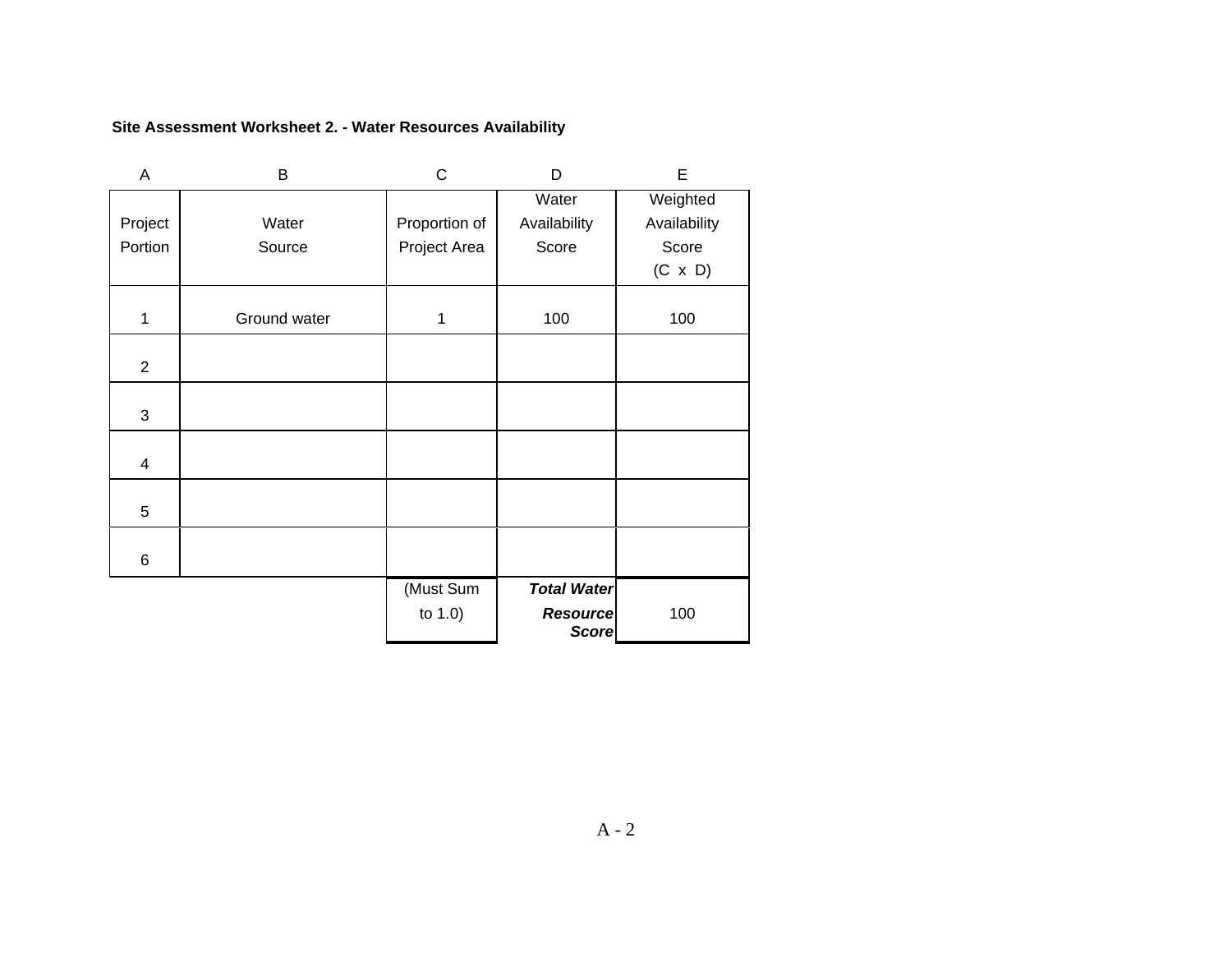### **Site Assessment Worksheet 3. Surrounding Agricultural Land and Surrounding Protected Resource Land**

| A                  | B                       |                       |                           |                      |                             | G                     |
|--------------------|-------------------------|-----------------------|---------------------------|----------------------|-----------------------------|-----------------------|
|                    |                         |                       | Surrounding               |                      |                             |                       |
| <b>Total Acres</b> | Acres in<br>Agriculture | Acres of<br>Protected | Percent in<br>Agriculture | Percent<br>Protected | Surrounding<br>Agricultural | Protected<br>Resource |
|                    |                         | Resource              |                           | Resource Land        | <b>Land Score</b>           | <b>Land Score</b>     |
|                    |                         | Land                  | (A/B)                     | (A/C)                | (From Table)                | (From Table)          |
| 1782.2             | 1454.3                  | 117.7                 | 81%                       | 6.6%                 | 90                          | Ő                     |
|                    |                         |                       |                           |                      |                             |                       |
|                    |                         |                       |                           |                      |                             |                       |

- Zone of influence: land within one quarter mile (1320 ft) of the project site.

- Percentage of land in agricultural use estimated using aerial photographs and site investigations.